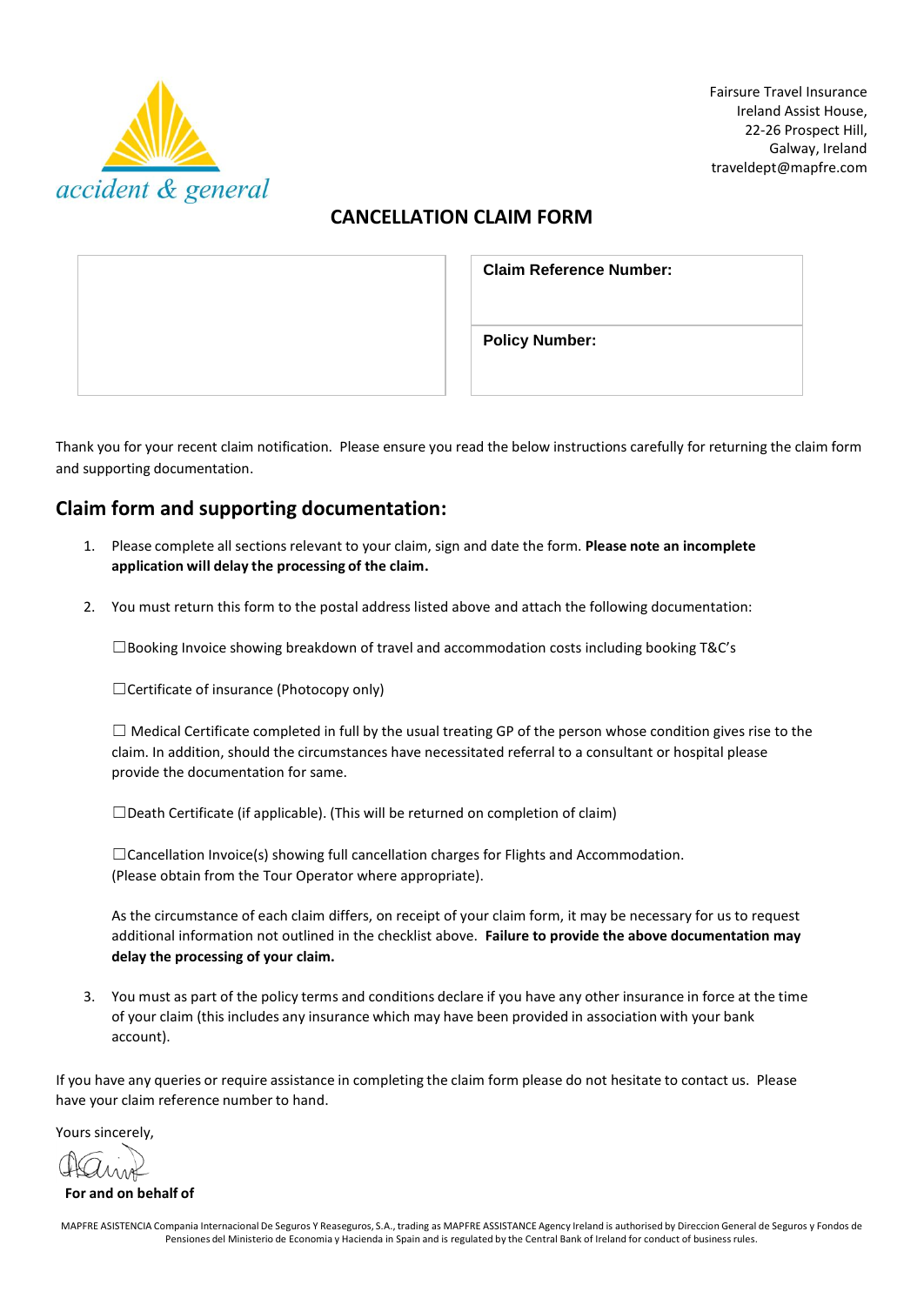**Mapfre Assistance Agency Ireland Claims**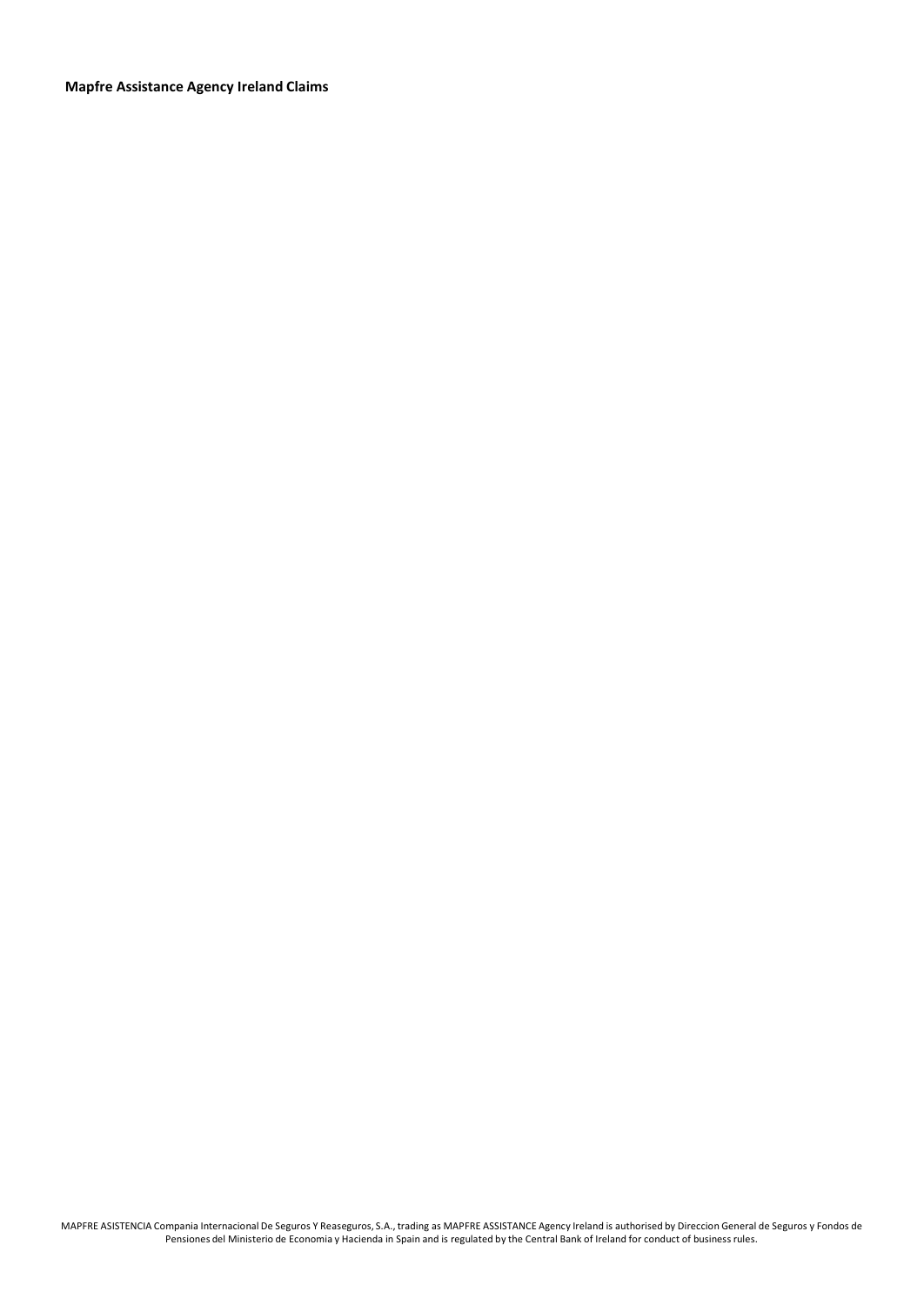

Fairsure Travel Insurance Ireland Assist House, 22-26 Prospect Hill, Galway, Ireland [traveldept@mapfre.com](mailto:traveldept@mapfre.com)

# **CANCELLATION CLAIM FORM**

**Policy Number:**

(Please see first page of claim form for your reference)

(Please see first page of claim form for your policy number)

### **DATA PROTECTION**

We will ask you to provide some specific information regarding the medical condition or injury giving rise you your claim, and also regarding current or past medical conditions for you and, where relevant, for your fellow travellers close relatives  $\vert$ or close business associate. We will only use sensitive information for the specific purpose you provide it, including to validate and administer your claim, and to provide the services described in the policy. This may include sharing with service providers, and of you have travelled outside the European Economic Area 'EEA', it may be necessary for us to transfer your data and share with service providers outside the EEA/ Further information about how data is used and shared can be found on our privacy policy o[n www.mapfreassistance.ie/gdpr.](http://www.mapfreassistance.ie/gdpr)

You must ensure that you only provide sensitive information amount other people where you have the consent or legal right to do so.

## **Do you provide your consent for such use, transfer and sharing of the data you provide?**

Note, if you do not wish to provide consent, this prevents us from providing cover under the policy and we are hereby released from any liability for your claim.

| <b>SECTION A</b>        |                           |
|-------------------------|---------------------------|
| <b>CLAIMANT DETAILS</b> |                           |
| Title:                  | Gender:                   |
| Forename:               | Surname:                  |
| Date of Birth:          | Occupation:               |
| Address:                | Home Phone Number:        |
|                         | <b>Work Phone Number:</b> |
|                         | Mobile Number:            |
|                         | <b>Email Address:</b>     |
| <b>TRIP DETAILS</b>     |                           |
| Tour operator:          | Booking agent:            |
| Destination:            | Date trip booked:         |
| Departure date:         | Return date:              |

# **SECTION B**

### **ANY OTHER INSURANCE DETAILS:**

Travel Insurance policy? YES □NO□ Insurance with your bank account / bank card? YES  $\Box$  NO $\Box$ Any other insurance policy which may cover this loss? YES  $\Box$  NO $\Box$ If Yes to any of the above, please provide Company Name & Policy Number:

### **PREVIOUS CLAIMS HISTORY:**

| Have you made ANY insurance claim in the past 3 years? (If yes, please provide details below) | YES/NO                                        |  |  |  |
|-----------------------------------------------------------------------------------------------|-----------------------------------------------|--|--|--|
| Year                                                                                          | <b>Type Of Claim</b><br><b>Amount Claimed</b> |  |  |  |
|                                                                                               |                                               |  |  |  |

MAPFRE ASISTENCIA Compania Internacional De Seguros Y Reaseguros, S.A., trading as MAPFRE ASSISTANCE Agency Ireland is authorised by Direccion General de Seguros y Fondos de Pensiones del Ministerio de Economia y Hacienda in Spain and is regulated by the Central Bank of Ireland for conduct of business rules.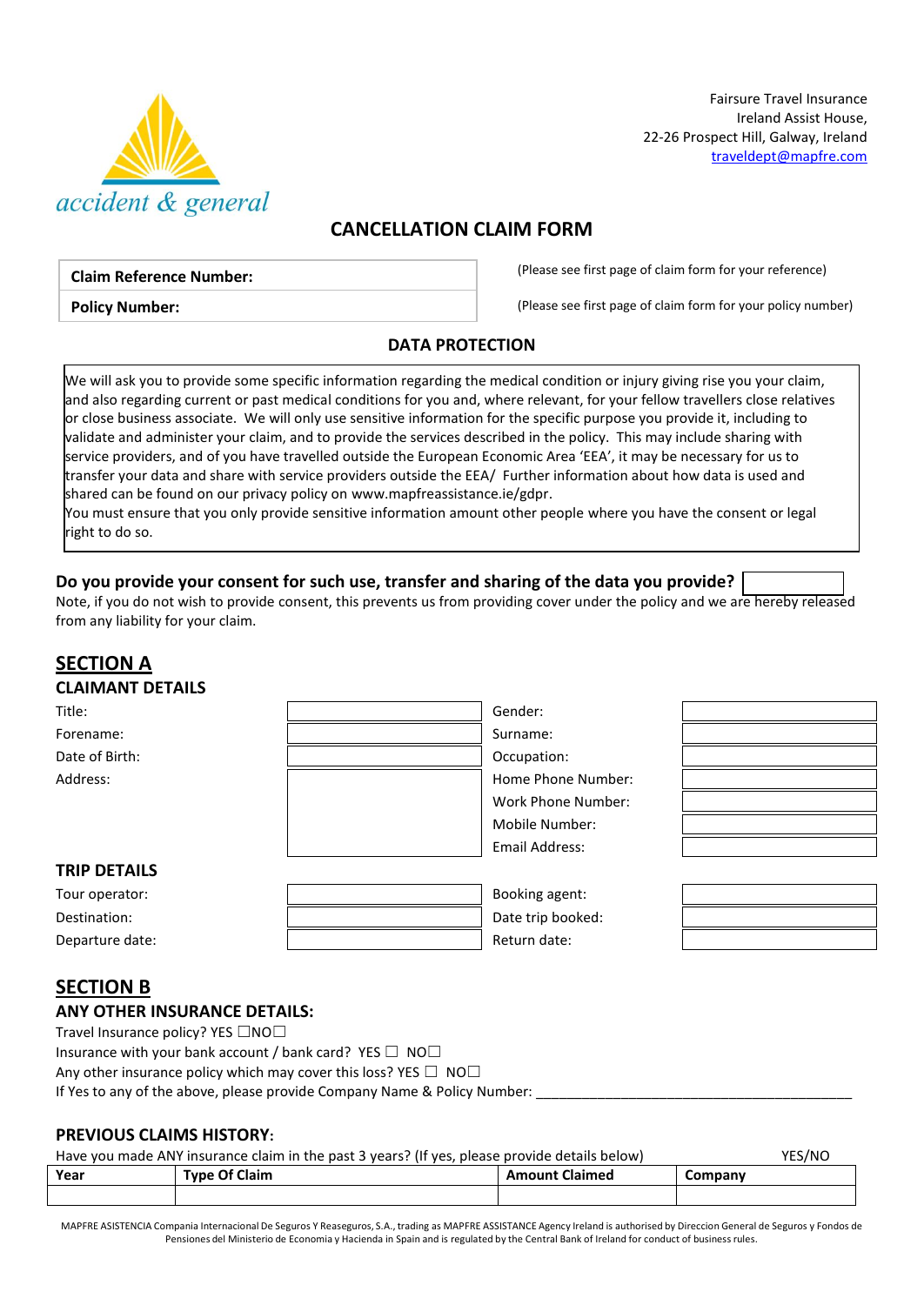**DECLARATION:** Insurers and their agents share information to prevent fraud and for underwriting purposes. This document, information provided when taking out the Policy and relevant facts form the basis of your claim and may be shared or used for audit purposes. It is a criminal offence to make a fraudulent claim. We investigate all cases and any person suspected of fraud is reported to the Police/Gardai with whom we always cooperate in effecting a prosecution. I/We understand that you may seek information from other insurers and third parties to check that the information provided above is truthful and that details of this claim can be used for audit and fraud prevention purposes. I/We understand that you may request information from medical providers abroad in relation to a claim where medical advice was sought. I/We declare that to the best of my/our knowledge and belief that all the information I/We have given is correct. I/We have not withheld any information connected with this incident and agree to provide any further information or documentation as may be required. I understand that the insurer does not admit liability by the issue of this form.

#### **ALL PERSONS CLAIMING MUST SIGN BELOW:**

| Name (please print) | Signature | Date |
|---------------------|-----------|------|
|                     |           |      |
|                     |           |      |
|                     |           |      |

**\_\_\_\_\_\_\_\_\_\_\_\_\_\_\_\_\_\_\_\_\_\_\_\_\_\_\_\_\_\_\_\_\_\_\_\_\_\_\_\_\_\_\_\_\_\_\_\_\_\_\_\_\_\_\_\_\_\_\_\_\_\_\_\_\_\_\_\_\_\_\_\_\_\_\_\_\_\_\_\_\_\_\_\_\_\_\_\_\_\_\_ \_\_\_\_\_\_\_\_\_\_\_\_\_\_\_\_\_\_\_\_\_\_\_\_\_\_\_\_\_\_\_\_\_\_\_\_\_\_\_\_\_\_\_\_\_\_\_\_\_\_\_\_\_\_\_\_\_\_\_\_\_\_\_\_\_\_\_\_\_\_\_\_\_\_\_\_\_\_\_\_\_\_\_\_\_\_\_\_\_\_\_**

## **SECTION C INCIDENT DETAILS**

Please detail the medical condition / injury giving rise to your claim:

Date symptoms first began / injury occurred

Date first consulted a Medical Practitioner

Date Medical Practitioner recommended cancellation

Date cancellation was notified to Travel Agent / Tour Operator

| We may need to contact the Medical Practitioner if any point needs clarification. In order for us to do so, please give us your |  |
|---------------------------------------------------------------------------------------------------------------------------------|--|
| authority by signing below:                                                                                                     |  |

Signed:\_\_\_\_\_\_\_\_\_\_\_\_\_\_\_\_\_\_\_\_\_\_\_\_\_\_\_\_\_\_\_\_\_\_\_\_\_\_\_\_\_\_\_\_\_\_\_\_\_\_\_\_\_\_\_\_\_\_\_\_\_\_\_\_\_\_\_\_\_\_\_\_\_\_\_\_\_\_\_\_\_\_\_\_\_\_\_\_\_\_\_\_\_\_

Medical Practitioner's contact details:

Did you make a medical declaration prior to Booking your Trip/Purchasing your Insurance: YES/NO

If 'Yes', please provide reference number:

Please list all persons claiming and their relationship to the lead insured:

| Name | Relationship | Age | Name | Relationship | Age |
|------|--------------|-----|------|--------------|-----|
|      |              |     |      |              |     |
|      |              |     |      |              |     |
|      |              |     |      |              |     |

#### **CANCELLATION EXPENSES CLAIMED**

| Date Expense<br><b>Incurred</b>                       | <b>Description</b> | <b>Amount Paid</b> | Refund<br>Amount | <b>Claimed</b><br>Amount | <b>Office Use Only</b> |  |
|-------------------------------------------------------|--------------------|--------------------|------------------|--------------------------|------------------------|--|
|                                                       |                    |                    |                  |                          |                        |  |
|                                                       |                    |                    |                  |                          |                        |  |
|                                                       |                    |                    |                  |                          |                        |  |
|                                                       |                    |                    |                  |                          |                        |  |
| Total holiday cost paid (excluding insurance premium) |                    |                    |                  |                          |                        |  |
|                                                       |                    |                    |                  |                          |                        |  |

Total amount refunded / pending to be received

Amount claimed (less any refunds received / pending)

MAPFRE ASISTENCIA Compania Internacional De Seguros Y Reaseguros, S.A., trading as MAPFRE ASSISTANCE Agency Ireland is authorised by Direccion General de Seguros y Fondos de Pensiones del Ministerio de Economia y Hacienda in Spain and is regulated by the Central Bank of Ireland for conduct of business rules.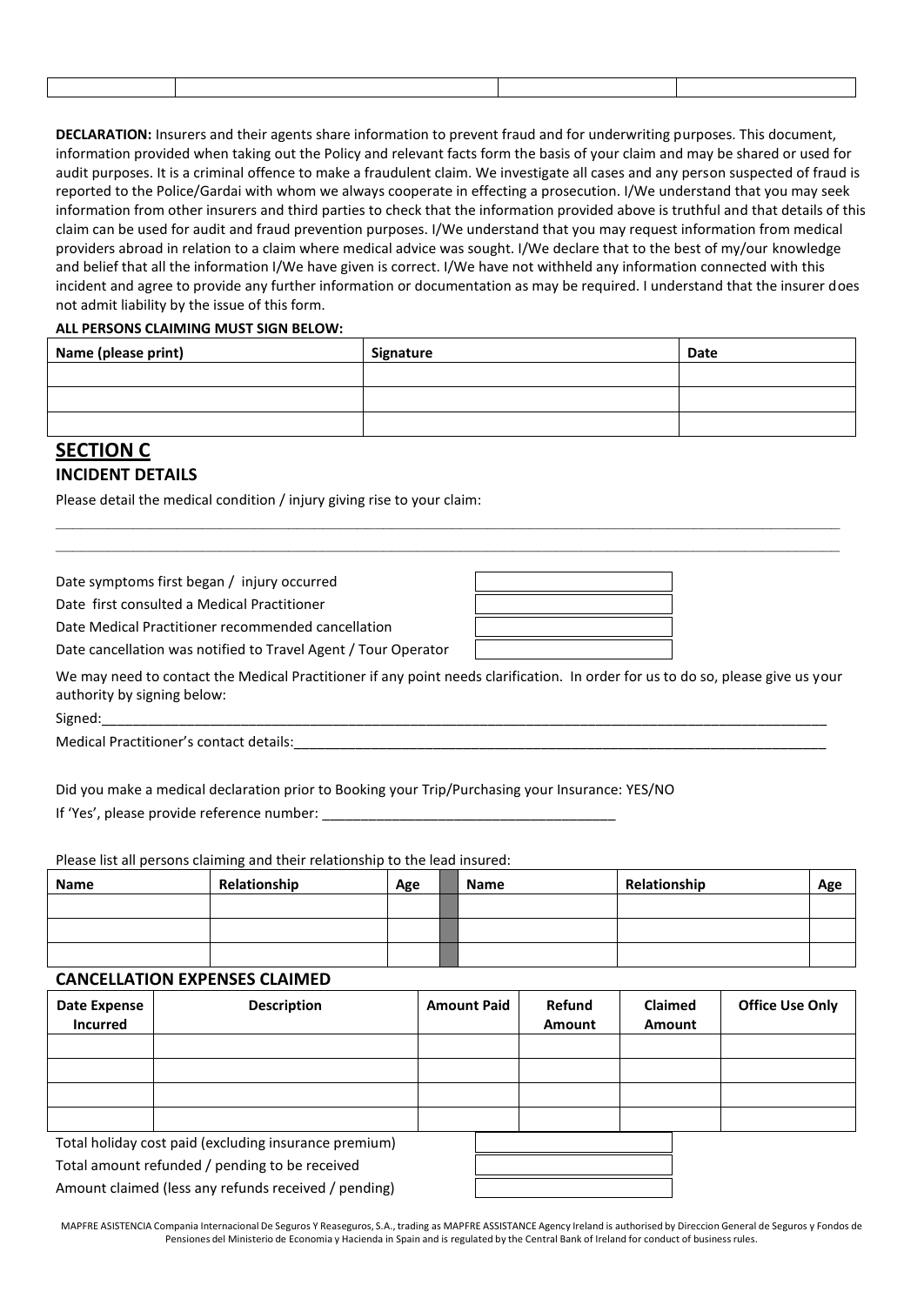| <b>SECTION D</b>                                                    |              |                 |  |
|---------------------------------------------------------------------|--------------|-----------------|--|
| (NB Payment cannot be issued unless all below details are provided) |              |                 |  |
| <b>Bank Name and Branch:</b>                                        |              |                 |  |
| Account Holder's Name:                                              |              | Account Number: |  |
| Sort code:                                                          | IBAN Number: |                 |  |

#### **MEDICAL CERTIFICATE**

**To be completed by the USUAL MEDICAL PRACTITIONER of the person whose illness/injury/death gives rise to the claim.** Any charges incurred for the completion of this certificate are NOT refundable under the terms of the insurance policy. This information will be treated as private and confidential.

| Notice to claimant: Please complete section 1, 2 & 3 prior to giving to the Medical Practitioner for completion |                              |                    |  |  |  |  |
|-----------------------------------------------------------------------------------------------------------------|------------------------------|--------------------|--|--|--|--|
| 1. Date trip booked:                                                                                            | 2. Date insurance purchased: | 1 3. Travel dates: |  |  |  |  |

**Notice to Medical Practitioner: Please complete all sections as it may result in the document being returned if all details are not provided. You must ensure that you only provide sensitive information about other people where you have the consent or the legal right to do so.**

| Name of person to whom this certificate applies:                                                                               | D.O.B                                                                                       |  |  |  |  |  |
|--------------------------------------------------------------------------------------------------------------------------------|---------------------------------------------------------------------------------------------|--|--|--|--|--|
| Are you his/her usual treating GP?                                                                                             | If YES, for how long?                                                                       |  |  |  |  |  |
| Please describe the MEDICAL CONDITION / INJURY which gives rise to this claim:                                                 |                                                                                             |  |  |  |  |  |
|                                                                                                                                |                                                                                             |  |  |  |  |  |
|                                                                                                                                |                                                                                             |  |  |  |  |  |
| What date did the patient first consult for this condition (please specify the exact date)?                                    |                                                                                             |  |  |  |  |  |
| Was the patient examined by you (or a colleague) in the clinic on the above date?                                              |                                                                                             |  |  |  |  |  |
| How long were the symptoms in existence prior to consulting on the above date?                                                 |                                                                                             |  |  |  |  |  |
| What date did you recommend cancellation of the holiday?                                                                       |                                                                                             |  |  |  |  |  |
| Has the patient been referred to a Consultant/Specialist/Hospitalised in the last 2 years?                                     |                                                                                             |  |  |  |  |  |
|                                                                                                                                | If YES, outline the condition(s), date(s) of referral(s) & type of treatment/investigation: |  |  |  |  |  |
|                                                                                                                                |                                                                                             |  |  |  |  |  |
|                                                                                                                                |                                                                                             |  |  |  |  |  |
|                                                                                                                                |                                                                                             |  |  |  |  |  |
| Was the patient on a waiting list/awaiting results for any tests/treatments or consultation(s) at the time of inception of the |                                                                                             |  |  |  |  |  |
| insurance / booking trip? (Please refer to the top of this certificate for the dates)                                          |                                                                                             |  |  |  |  |  |
| If YES, please provide details (including condition & dates of referrals):                                                     |                                                                                             |  |  |  |  |  |
|                                                                                                                                |                                                                                             |  |  |  |  |  |
|                                                                                                                                |                                                                                             |  |  |  |  |  |
|                                                                                                                                |                                                                                             |  |  |  |  |  |
| Has the patient received a terminal prognosis?                                                                                 | If YES, what date was this given?                                                           |  |  |  |  |  |

#### **Please provide details of all consultations in the previous 2 years:**

| Date of Consultation | Reason for Consultation | <b>Medication Prescribed</b> |
|----------------------|-------------------------|------------------------------|
|                      |                         |                              |
|                      |                         |                              |
|                      |                         |                              |
|                      |                         |                              |
|                      |                         |                              |
|                      |                         |                              |
|                      |                         |                              |
|                      |                         |                              |
|                      |                         |                              |
|                      |                         |                              |

#### **Declaration**

MAPFRE ASISTENCIA Compania Internacional De Seguros Y Reaseguros, S.A., trading as MAPFRE ASSISTANCE Agency Ireland is authorised by Direccion General de Seguros y Fondos de Pensiones del Ministerio de Economia y Hacienda in Spain and is regulated by the Central Bank of Ireland for conduct of businessrules.